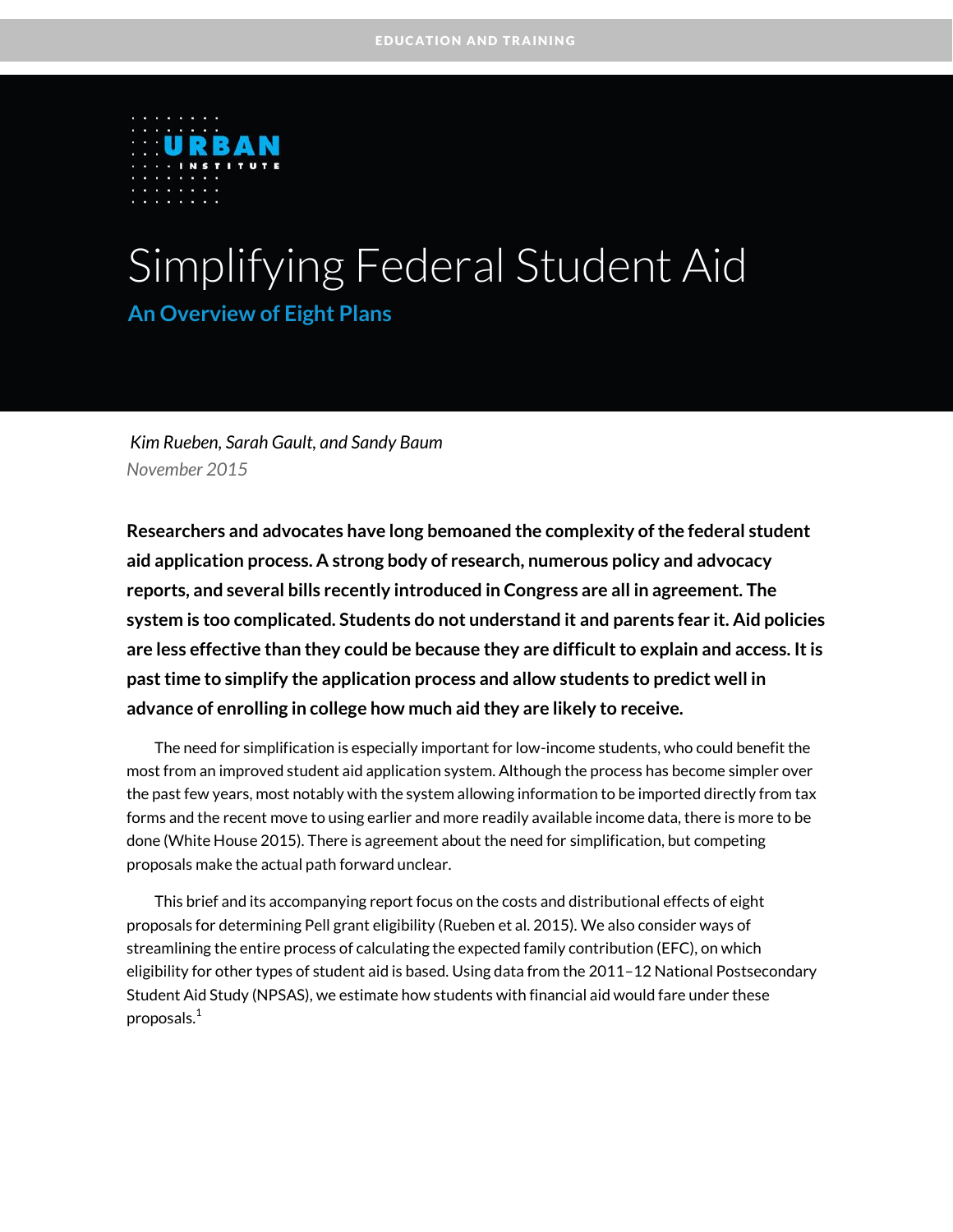# Potential Policy Changes

Proposals focusing only on Pell grant eligibility generally suggest linking grant amounts to income levels and skipping the step of determining an index of ability to pay—like the current EFC. This strategy would make it possible to create a simple table that students and families could refer to well in advance of college enrollment. It would not eliminate the policy of calculating an EFC for use in the allocation of other forms of aid. Other proposals would simplify the calculation of the EFC and use it to determine Pell grant award levels.

Some proposals would award Pell grants without asking for any information on assets, and others would request information not available on Internal Revenue Service (IRS) forms from aid applicants filing income tax forms with additional schedules. Collecting asset information increases the complexity of the application process for a subset of students, but reduces the cost of the program by lowering awards for students whose incomes do not fully represent their financial strength.

Some of the reform options would eliminate the current adjustment for the number of students in college, a change that would decrease the Pell grants of students with siblings in school at the same time and reduce the cost of the program. It would also make a high percentage of the higher-income students currently eligibility for Pell grants ineligible.

Another idea common to several proposals is to eliminate consideration of the income and assets of dependent students, relying only on their parents' financial information to determine their eligibility for Pell grants. This change would increase some award levels, but 72 percent of dependent students had annual incomes under \$5,000 in 2010 (according to 2011–12 NPSAS data).

# FAFSA as a Barrier to Applying for Federal Student Aid

The immediate barrier to applying for student financial aid is filling out the Free Application for Federal Student Aid (FAFSA). We know many Pell-eligible students do not complete the application process, but we do not know how much of the problem is lack of knowledge of the potential benefits, fear of the complexity of the form or the repercussions of making errors, or failure to follow through on good intentions.

The simplest aid application process for students would involve automatically calculating eligibility based on IRS data and awarding the maximum Pell grant to students from families who are not required to file an IRS tax return. $^2$  $^2$  In addition to removing the barrier of the FAFSA, the automatic calculation of eligibility would let undecided students know aid is available and could make it clear to low-income families with younger children that money will be available to help pay for college, assuming their income levels do not change significantly.

Before looking at specific proposals, it is useful to examine how individual changes to the current formula would affect costs and eligibility independently (table 1). This allows us to disentangle the change in cost and number of recipients coming from a specific stand-alone adjustment to the Pell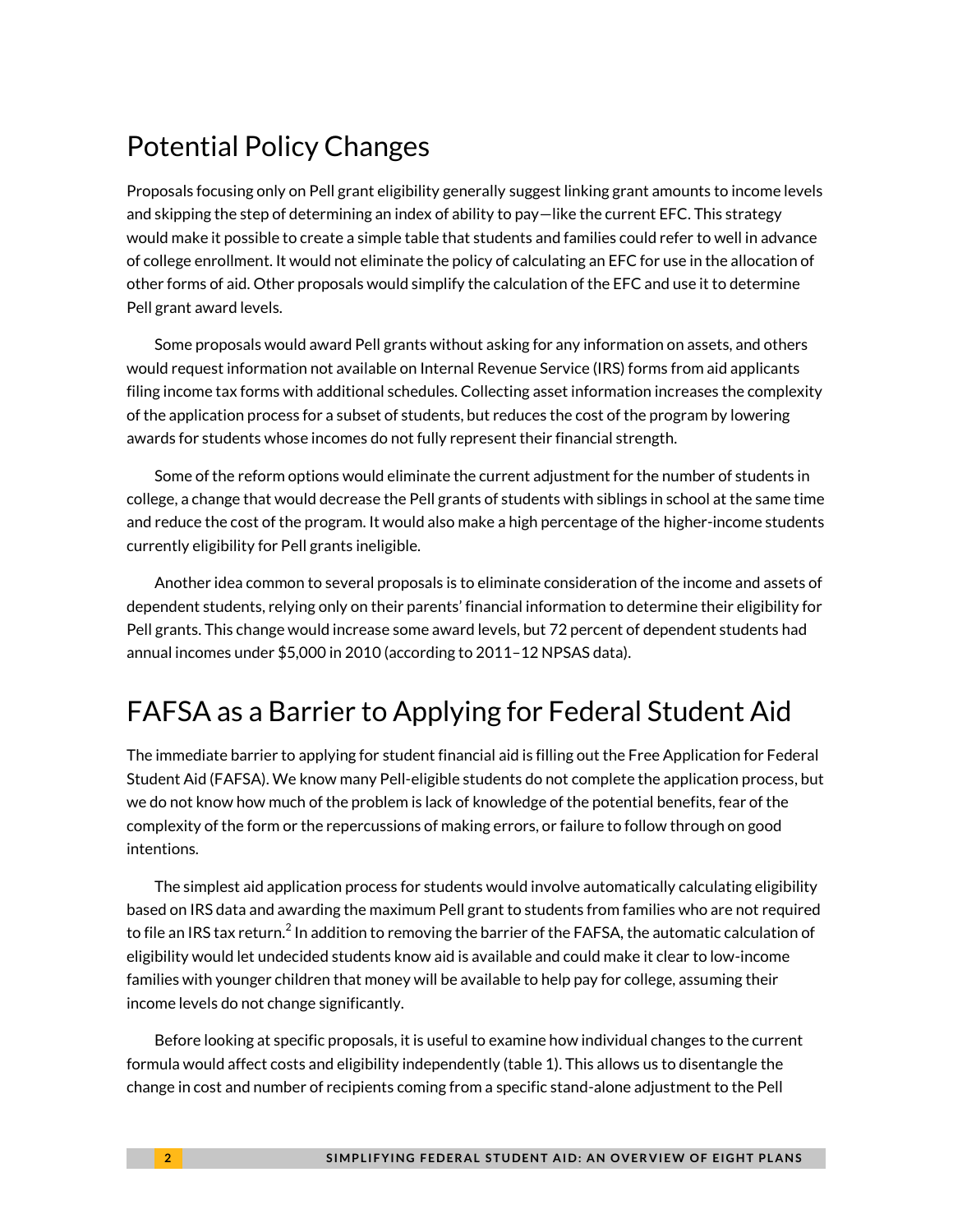calculation before analyzing proposals that incorporate a number of simplifications. The interaction of the various changes under a proposal can lead to changes in cost and number of recipients that are greater than the sum of the effects of each component. Combining two changes (for example, not including student contributions in a dependent student's EFC and not adjusting Pell for cost of attendance), as shown in modification 5 of table 1, demonstrates the effect of such an interaction. Intuitively, even if neither of two modifications on their own would bring measured income down far enough to generate Pell eligibility, the combined impact, for example, of eliminating both assets and dependent student income from consideration could make more students eligible.

#### TABLE 1

#### **Potential Formula Modifications for Calculating Pell**

| <b>Baseline estimates</b>       |                                                                                                        | Cost<br>\$28.32 billion | No. of recipients<br>8,314,267      | Average award<br>\$3,407           |
|---------------------------------|--------------------------------------------------------------------------------------------------------|-------------------------|-------------------------------------|------------------------------------|
| <b>Modification to baseline</b> |                                                                                                        | Change in cost          | Change in no. of<br>Pell recipients | Change in<br>average Pell<br>award |
| $\mathbf{1}$                    | Do not divide EFC by number of<br>students in a family in college                                      | -\$0.90 billion         | $-270.474$                          | \$3                                |
| $\overline{2}$                  | Do not include any income<br>information outside of AGI <sup>a</sup>                                   | \$0.31 billion          | 88,221                              | \$1                                |
| 2a                              | Do not include child support<br>received in total income <sup>b</sup>                                  | \$0.16 billion          | 30.347                              | \$6                                |
| 3                               | Do not include student<br>contribution for dependent<br>students                                       | \$0.55 billion          | 152.564                             | \$4                                |
| 4                               | No cost of attendance adjustment <sup>c</sup>                                                          | \$0.30 billion          | 45,439                              | \$17                               |
| 5<br>$(3+4)$<br>combined)       | No student contribution for<br>dependent students and no cost of<br>attendance adjustment <sup>d</sup> | \$0.94 billion          | 227.919                             | \$19                               |

**Note:** Proposal estimates are for a NPSAS data sample of 64,440 observations representing 12.5 million students who applied for financial aid in 2011–12.

<sup>a</sup> Income information other than AGI refers to any additions to income from untaxed income and benefits or deductions from additional financial information.

<sup>b</sup> Child support received is a component of untaxed income and benefits, which is fully excluded under modification 2.

 $^{\rm c}$ Do not lower Pell to equal cost of attendance in cases where the Pell award exceeds a student's estimated cost of attendance.

<sup>d</sup> The change in cost and number of recipients from the interaction of two modifications to the baseline, not adjusting awards for cost of attendance and also not including student contributions for dependent students, is greater than the sum of the changes in cost and recipients from each modification independently.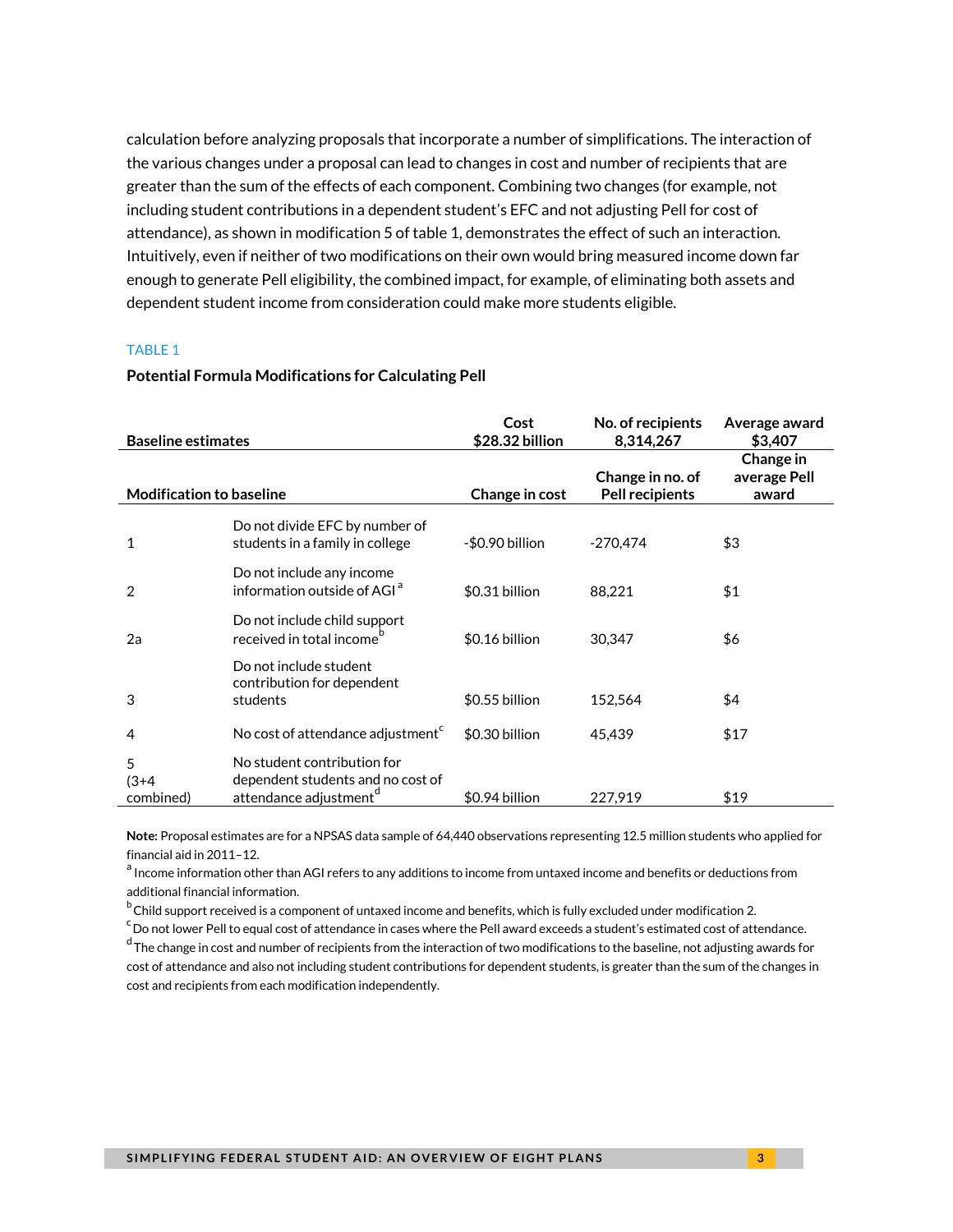# Eight Proposals for Calculating Pell Grant Eligibility

Many of the changes to the EFC and Pell formulas in table 1 above are components of the eight proposals analyzed in this report. Table 2 summarizes the key elements of these eight proposals. The first five involve simple formulas for Pell eligibility. The other three involve revisions to the way EFCs are calculated.

#### TABLE 2

#### **Proposal Summaries**

| Proposal                       | Outcome    | <b>Key elements</b>                                                                                                                                                                                 |
|--------------------------------|------------|-----------------------------------------------------------------------------------------------------------------------------------------------------------------------------------------------------|
| Original Pell on a<br>postcard | Pell grant | Based on AGI with extra dollars for additional children in family;<br>added in funds from current education tax credits                                                                             |
| Modified Pell on a<br>postcard | Pell grant | Tax credits removed from original version in the calculation of Pell<br>grants, so more aid is focused lower down the income distribution                                                           |
| Two-factor model               | Pell grant | Based on AGI relative to the FPL, which varies with family size                                                                                                                                     |
| Three-factor model             | Pell grant | Based on AGI relative to the FPL, which varies with family size, but<br>also includes additional factor based on number in college                                                                  |
| <b>Hamilton Project</b>        | Pell grant | Based on AGI relative to the FPL, which varies with family size, for<br>dependent students; independent students receive full, half, or no<br>Pell based on AGI                                     |
| IRS data only                  | EFC.       | Computed automatically from IRS data with no consideration of<br>assets                                                                                                                             |
| <b>Gates Foundation</b>        | <b>EFC</b> | Based on IRS data, with additional information required for filers<br>with additional tax schedules                                                                                                 |
|                                |            | Three paths to calculation depending on participation in income<br>support programs and tax filing requirements, with additional<br>information required for filers with additional schedules; also |
| NASFAA                         | <b>EFC</b> | modifies base income used for calculating EFC                                                                                                                                                       |

**Note:** FPL = federal poverty level; NASFAA = National Association of Student Financial Aid Administrators.

The Pell-on-a-postcard proposals give a Pell grant based on income, with additional grant aid available if there are more children in the family (Dynarski and Scott-Clayton 2007). The original proposal suggested boosting Pell grants with money now allocated through tax credits. It was introduced when tax credits were less generous and more targeted at middle-income families than they are today. We model a version (labeled here as original) of the proposal that is updated to reflect 2011– 12 aid values, and a modified version that redesigns Pell grants but assumes education tax credits are maintained. Our modified postcard proposal would generate many fewer new participants than the original Pell on a postcard, and it focuses the benefits on lower-income applicants.

Benefits in the two-factor and three-factor models vary with family size and income. Our twofactor model ties Pell amounts to how family income compares with the federal poverty level. Our three-factor model is similar but takes into account whether more than one family member is in college.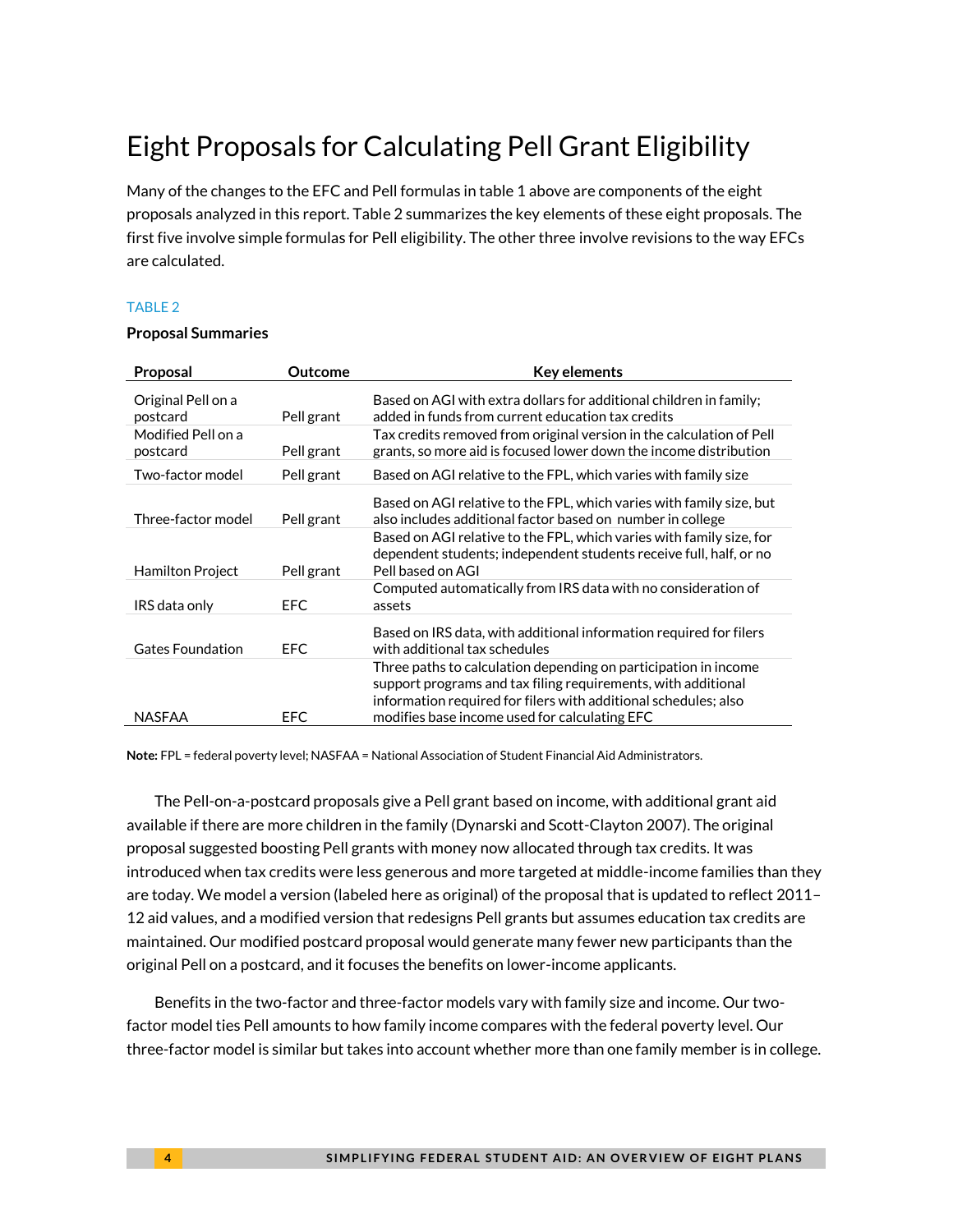The Hamilton Project proposal has different rules for dependent and independent students (Baum and Scott-Clayton 2013). Because independent students are typically in smaller-sized families, look-up tables based on the federal poverty level and family size are less generous for these students. Thus independent students receive more benefit under this proposal than under the other look-up table proposals.

The IRS-data-only proposal, which would generate EFCs in addition to Pell grant eligibility, would simplify the application process by using technology and data available from the IRS to automate applying for aid (Dynarski, Scott-Clayton, and Wiederspan 2013). This approach does not take wealth into account. IRS information on dividends, capital gains, and interest could be used to impute wealth (Baum et al. 2012). An alternative would be to ask for asset information from families who have these types of income as indicated by the presence of additional tax schedules. The Gates Foundation proposal and the National Association of Student Financial Aid Administrators (NASFAA) proposal ask for this additional information.

The Gates Foundation proposal eliminates many questions that are irrelevant for most applicants and excludes asset questions for applicants with simple tax returns who do not file additional tax schedules (Bill & Melinda Gates Foundation 2015). It simplifies the process by focusing only on parental information and excluding student income and assets for dependent students. NASFAA sets up three paths toward an award (NASFAA 2015). The first path allows households that receive federal benefits or are not required to file taxes to automatically receive a maximum Pell award. $^3$  $^3$  For the second path, NASFAA uses a formula similar to the simple Gates Foundation formula that excludes most asset information. The third path uses a different formula for those with more complicated tax returns and varies the definition of income to include some nontaxable elements and add back any business or capital losses.

### General Effects of the Pell Simplification Proposals

These proposals tend to shift Pell grants to students with lower reported incomes, either by increasing participation or increasing grant levels. The costs of the proposals vary from being effectively budget neutral to increasing annual spending by \$1.7 billion, with higher costs related to serving more students. These estimates do not account for any added costs of expanding the number of students either attending college or applying for aid that could result from automatic calculation of awards or a simpler application process.

If we assume all students who do not apply for aid are awarded Pell grants at the same rate as existing students with the same AGI, the number of Pell recipients could increase up to 4.5 million students, expanding the size of the program by up to one-half and the cost of the Pell program could increase substantially. However, assuming all students participate in the financial aid system is a strong assumption; a conservative approach is to consider the possibility of a large number of new Pell grant recipients, expecting an average award of about \$3,000 per new Pell grant recipient.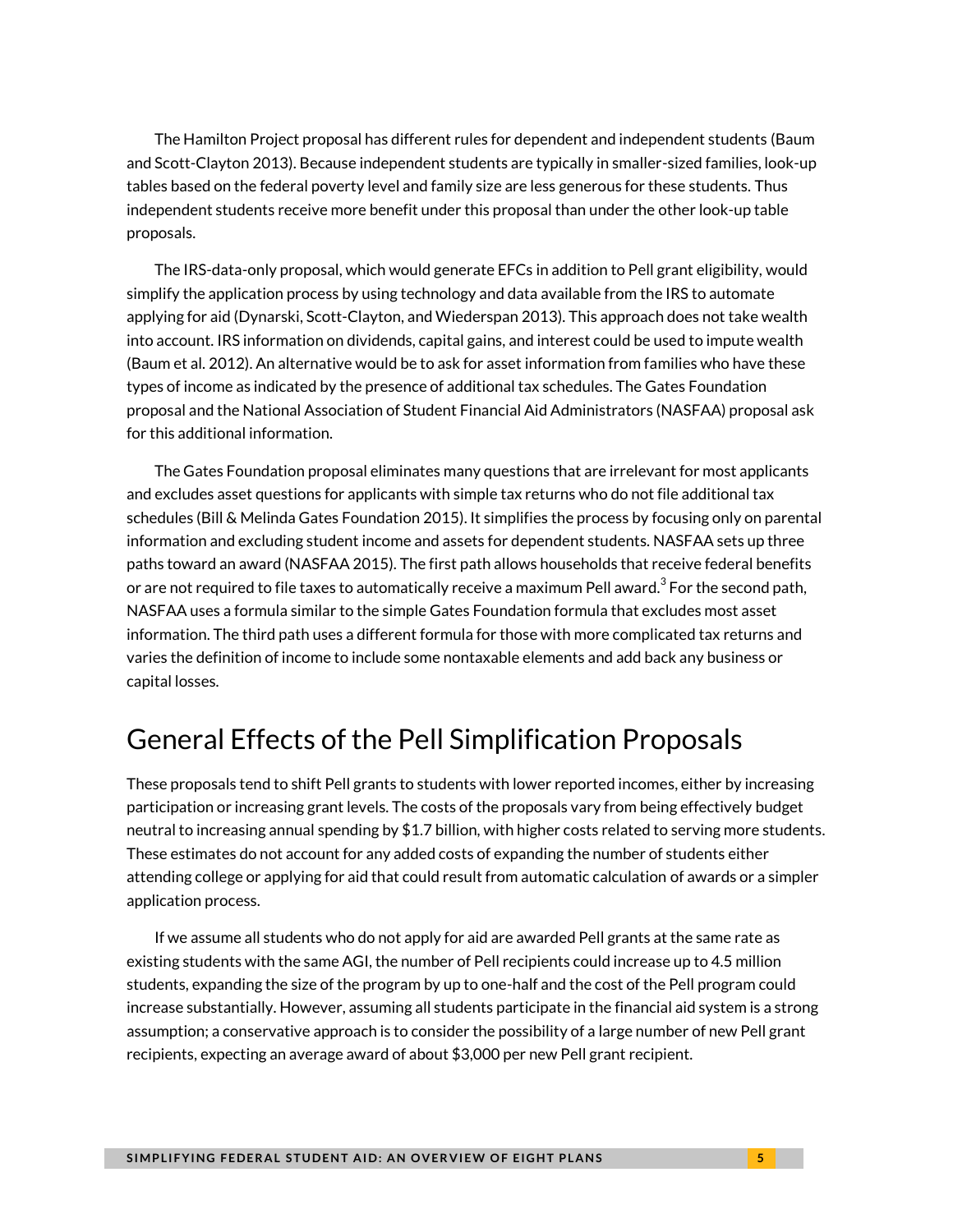Separate estimates not reflected in the table below indicate that moving from using the previous year's income to using income from two years earlier will likely increase costs by about \$0.6 billion. Adjusting the income levels for a given amount of aid could reduce these added costs.

Beyond explaining the implications of the different proposals, our goal is to point out that simplification is possible, with variations in the details leading to different costs and benefits. Costs and effects of the proposals can vary widely (table 3). More costly proposals give grants to more recipients and/or give larger grants to specific groups.

#### TABLE 3

| <b>Baseline estimates</b>   | Cost<br>\$28.32 billion           | No. of recipients<br>8,314,267                              | Average award<br>\$3,407             |                                                                |
|-----------------------------|-----------------------------------|-------------------------------------------------------------|--------------------------------------|----------------------------------------------------------------|
| Proposal                    | Increase in cost<br>from baseline | Change in no. of<br><b>Pell recipients</b><br>from baseline | Increase in<br>average Pell<br>award | <b>Baseline recipients</b><br>within \$500 of<br>baseline Pell |
|                             |                                   |                                                             |                                      |                                                                |
| Original Pell on a postcard | \$1.69 billion                    | 2,468,411                                                   | -\$624                               | 58%                                                            |
|                             |                                   |                                                             |                                      |                                                                |
| Modified Pell on a postcard | -\$0.06 billion                   | 1,146,115                                                   | $-5419$                              | 54%                                                            |
|                             |                                   |                                                             |                                      |                                                                |
| Two-factor Pell             | \$0.14 billion                    | $-201.192$                                                  | \$102                                | 73%                                                            |
|                             |                                   |                                                             |                                      |                                                                |
| Three-factor Pell           | \$0.91 billion                    | $-11.753$                                                   | \$114                                | 74%                                                            |
| Hamilton Project            | \$1.06 billion                    | $-116,646$                                                  | \$177                                | 74%                                                            |
|                             |                                   |                                                             |                                      |                                                                |
| IRS data only               | \$0.85 billion                    | 191.719                                                     | \$22                                 | 91%                                                            |
| <b>Gates Foundation</b>     | \$1.62 billion                    | 332,094                                                     | \$57                                 | 88%                                                            |
| <b>NASFAA</b>               | \$0.73 billion                    | 69,090                                                      | \$59                                 | 91%                                                            |

#### **Effects of Estimated Simplification Proposals on 2011–12 Pell Grant Awards**

**Note:** Proposal estimates are for a NPSAS data sample of 64,440 observations representing 12.5 million students who applied for financial aid in 2011–12.

### Recommendations

Our analysis shows the tradeoffs between simplifying the application process and targeting the students most in need. Look-up tables are straightforward, but may assign aid to households that are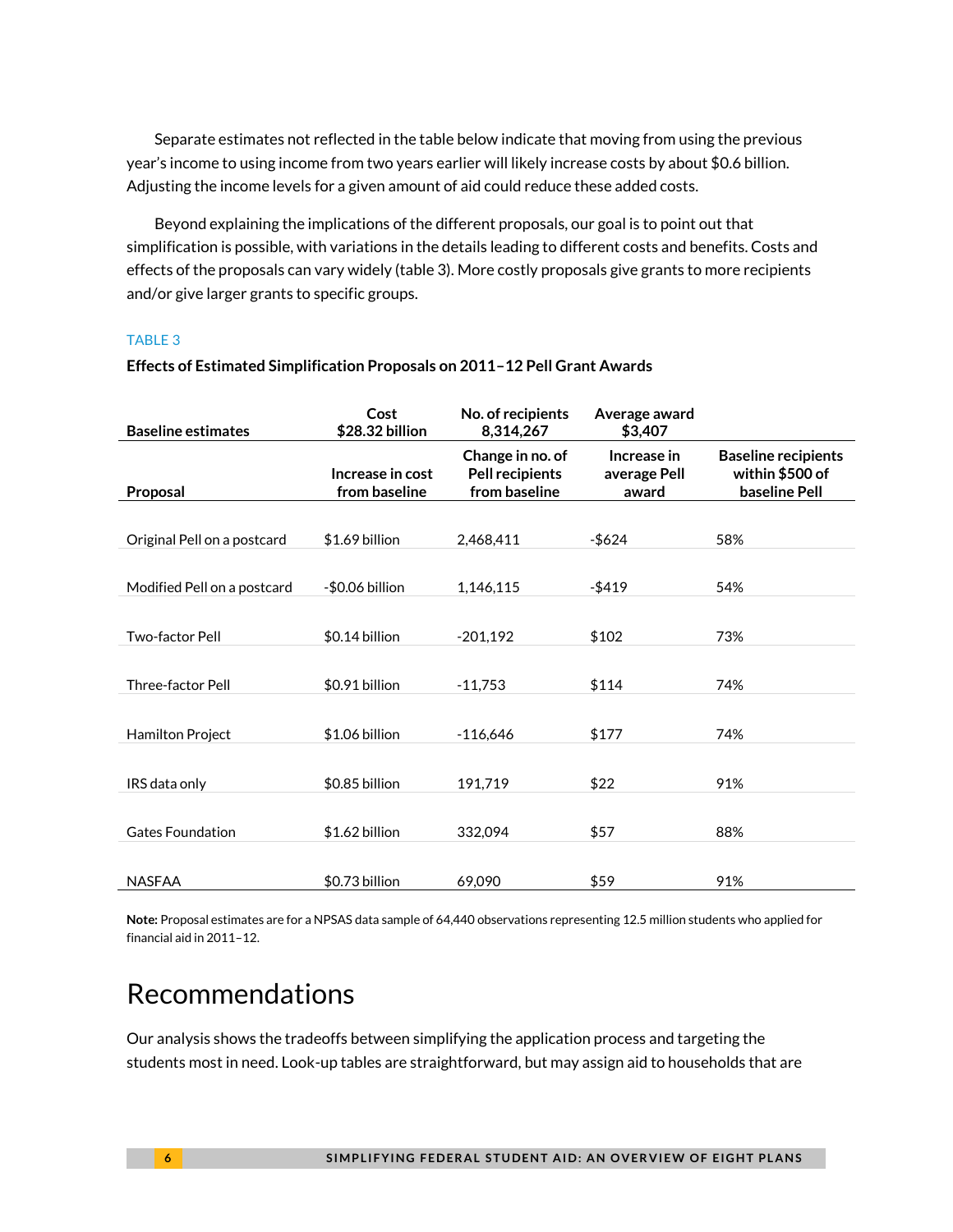income poor but asset rich. In addition, this approach introduces a disconnect between Pell grants and other aid, including loans and state and institutional grants.

However, the neediest students do not have significant assets and we believe that the advantages of knowing Pell grant eligibility early and easily outweigh potential shortcomings. We propose a hybrid system that determines Pell eligibility with a look-up table but maintains EFC by using a simplified FAFSA with a check-the-box feature on tax returns for most applicants. This method would require additional information for applicants whose tax returns suggest they have assets and less need than what might be expected solely looking at their income levels.

This combined approach would separate Pell calculations from the rest of the financial aid application process. For students eligible for a maximum Pell grant, especially those who do not file tax returns, having a zero EFC could carry over to other types of aid. Separating Pell grant calculations could also limit the cost of the federal Pell program without generating higher EFCs that would unduly burden middle- and higher-income families by limiting their eligibility for aid from states and institutions.

### **Notes**

- <span id="page-6-0"></span>**1.** We use the same sample and assume a maximum grant of \$5,550 (the maximum Pell grant award for the 2011–12 school year) for full-time students for all proposals. We also apply the same rules about minimum size of grant awarded and how grants vary with enrollment intensity (whether the student is attending full or part time for one or two semesters).The exception is the Pell-on-a-postcard proposals: these proposals can have a higher maximum for families with more children and we assume that the minimum sized Pell is \$550 instead of \$555 to keep with their format of awards which gives the same Pell grant for students over a range of income and rounds awards to the nearest \$50.
- <span id="page-6-1"></span>**2.** Baum and Scott-Clayton (2013) have suggested the federal government should automatically calculate Pell grant eligibility for high school students.
- <span id="page-6-2"></span>**3.** Under the NASFAA proposal, if a household does not receive federal benefits but is not required to file taxes, they provide information on earnings and child support received to determine their Pell. Our modeling exercise revealed that the number of these nonfiler students receiving less than the maximum Pell award was very small and we suggest simply awarding these students a maximum Pell award without requesting additional information, as we have done in these estimates.

### References

[report.pdf.](http://media.collegeboard.com/digitalServices/pdf/advocacy/homeorg/advocacy-state-simplification-report.pdf)

- Baum, Sandy, Kathleen Little, Jennifer Ma, and Anne Sturtevant. 2012. *Simplifying Student Aid: What It Would* Mean for States. New York, NY: The College Board. [http://media.collegeboard.com/digitalServices/pdf/advocacy/homeorg/advocacy-state-simplification-](http://media.collegeboard.com/digitalServices/pdf/advocacy/homeorg/advocacy-state-simplification-report.pdf)
- Baum, Sandy, and Judith Scott-Clayton. 2013. *Redesigning Pell Grants for the Twenty-First Century*. Washington, DC: Brookings Institution, Hamilton Project. [http://www.hamiltonproject.org/files/downloads\\_and\\_links/THP\\_BaumDiscPaper\\_Final.pdf.](http://www.hamiltonproject.org/files/downloads_and_links/THP_BaumDiscPaper_Final.pdf)
- Bill & Melinda Gates Foundation. 2015. *Better for Students: Simplifying the Federal Financial Aid Process*. Seattle, WA: Bill & Melinda Gates Foundation[. http://postsecondary.gatesfoundation.org/wp](http://postsecondary.gatesfoundation.org/wp-content/uploads/2015/07/FAFSA-Approach_FINAL_7_7_15.pdf)[content/uploads/2015/07/FAFSA-Approach\\_FINAL\\_7\\_7\\_15.pdf.](http://postsecondary.gatesfoundation.org/wp-content/uploads/2015/07/FAFSA-Approach_FINAL_7_7_15.pdf)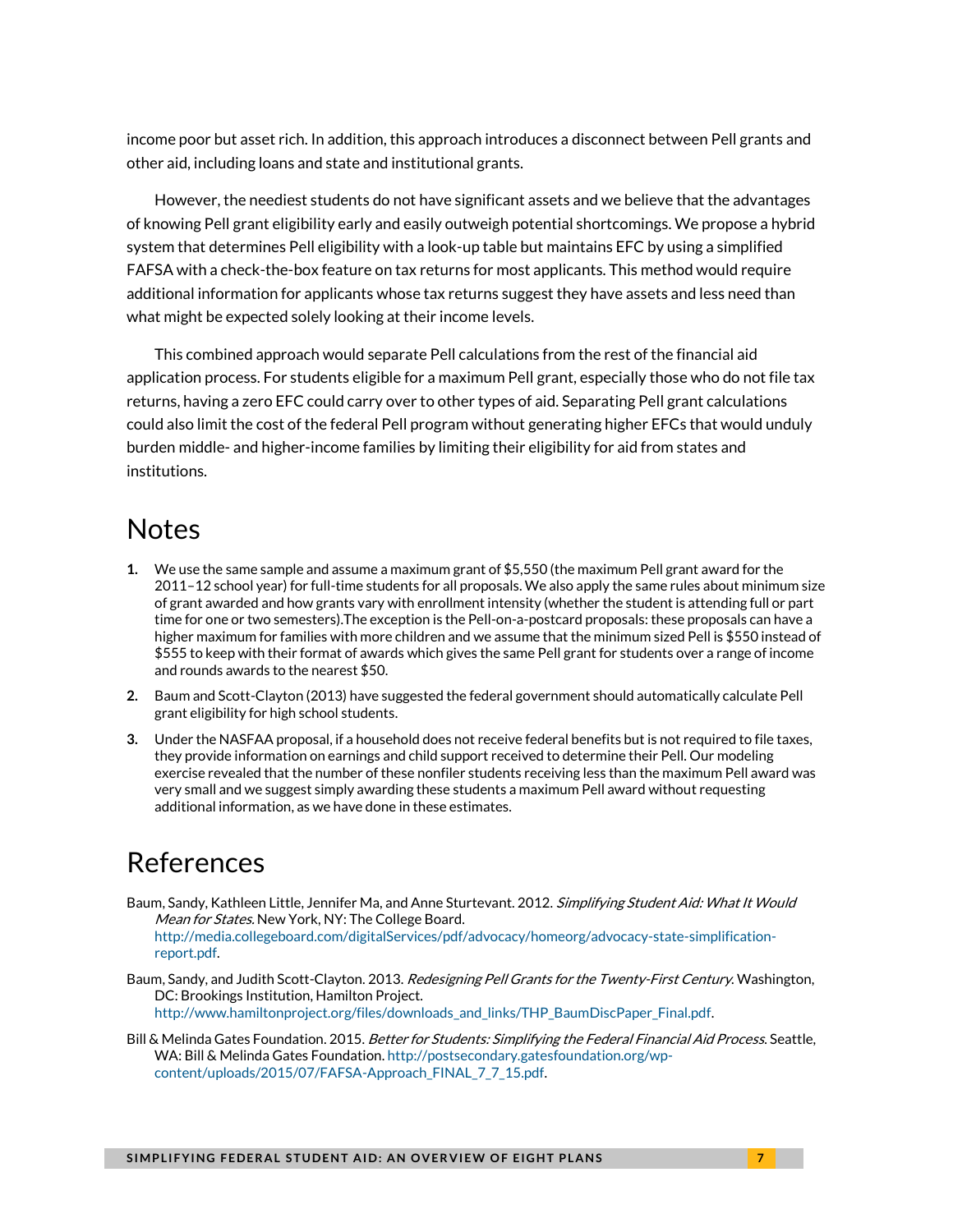Dynarski, Susan M., and Judith E. Scott-Clayton. 2007. College Grants on a Postcard: A Proposal for Simple and Predictable Federal Student Aid. Discussion Paper 2007-01. Washington, DC: Brookings Institution, Hamilton Project.

[http://www.hamiltonproject.org/files/downloads\\_and\\_links/College\\_Grants\\_on\\_a\\_Postcard\\_A\\_Proposal\\_for\\_Si](http://www.hamiltonproject.org/files/downloads_and_links/College_Grants_on_a_Postcard_A_Proposal_for_Simple_and_Predictable_Federal_Student_Aid.pdf) [mple\\_and\\_Predictable\\_Federal\\_Student\\_Aid.pdf.](http://www.hamiltonproject.org/files/downloads_and_links/College_Grants_on_a_Postcard_A_Proposal_for_Simple_and_Predictable_Federal_Student_Aid.pdf)

- Dynarski, Susan, Judith Scott-Clayton, and Mark Wiederspan. 2013. "Simplifying Tax Incentives and Aid for College: Progress and Prospects." NBER Working Paper No. 18707. Cambridge, MA: National Bureau of Economic Research. [http://www.ny.edu/about/administration/offices/ira/opr/seminars/paper](http://www.ny.edu/about/administration/offices/ira/opr/seminars/paper-archives/SimplifyingTaxIncentives.pdf)[archives/SimplifyingTaxIncentives.pdf.](http://www.ny.edu/about/administration/offices/ira/opr/seminars/paper-archives/SimplifyingTaxIncentives.pdf)
- NASFAA. 2015. FAFSA Simplification: NASFAA FAFSA Working Group Report. Washington, DC: National Association of Student Financial Aid Administrators. [http://www.nasfaa.org/uploads/documents/fafsa\\_report\\_1.pdf](http://www.nasfaa.org/uploads/documents/fafsa_report_1.pdf).
- Rueben, Kim, Sandy Baum, and Sarah Gault. 2015. Simplifying Federal Student Aid: How Do the Plans Stack Up? Washington, DC: Urban Institute.
- White House. 2015. "The President's Plan for Early Financial Aid: Improving College Choice and Helping More Americans Pay for College." Washington, DC: White House Office of the Press Secretary. [https://www.whitehouse.gov/the-press-office/2015/09/14/fact-sheet-president%E2%80%99s-plan-early](https://www.whitehouse.gov/the-press-office/2015/09/14/fact-sheet-president%E2%80%99s-plan-early-financial-aid-improving-college-choice)[financial-aid-improving-college-choice.](https://www.whitehouse.gov/the-press-office/2015/09/14/fact-sheet-president%E2%80%99s-plan-early-financial-aid-improving-college-choice)

## About the Authors



**Kim Rueben**, a senior fellow in the Urban-Brookings Tax Policy Center at the Urban Institute, is an expert on state and local public finance and the economics of education. Her research examines state and local tax policy, fiscal institutions, state and local budgets, issues of education finance, and public-sector labor markets. Rueben directs the State and Local Finance Initiative. Her current projects include work on state budget shortfalls, financing options for California, the fiscal health of cities, and examining higher education tax credits and grants. She served on the DC Tax Revision Commission in 2013 and is currently serving on a National Academy of Sciences panel on the economic and fiscal consequences of immigration. In addition to her position at Urban, Rueben is an adjunct fellow at the Public Policy Institute of California (PPIC).



**Sarah Gault** is a research assistant in the Urban-Brookings Tax Policy Center at the Urban Institute.



**Sandy Baum** is a senior fellow in the Income and Benefits Policy Center at the Urban Institute, a research professor at the George Washington University Graduate School of Education and Human Development, and Professor Emerita of Economics at Skidmore College. She has written and spoken extensively on college access, college pricing, student aid policy, student debt, affordability, and other aspects of higher education finance.